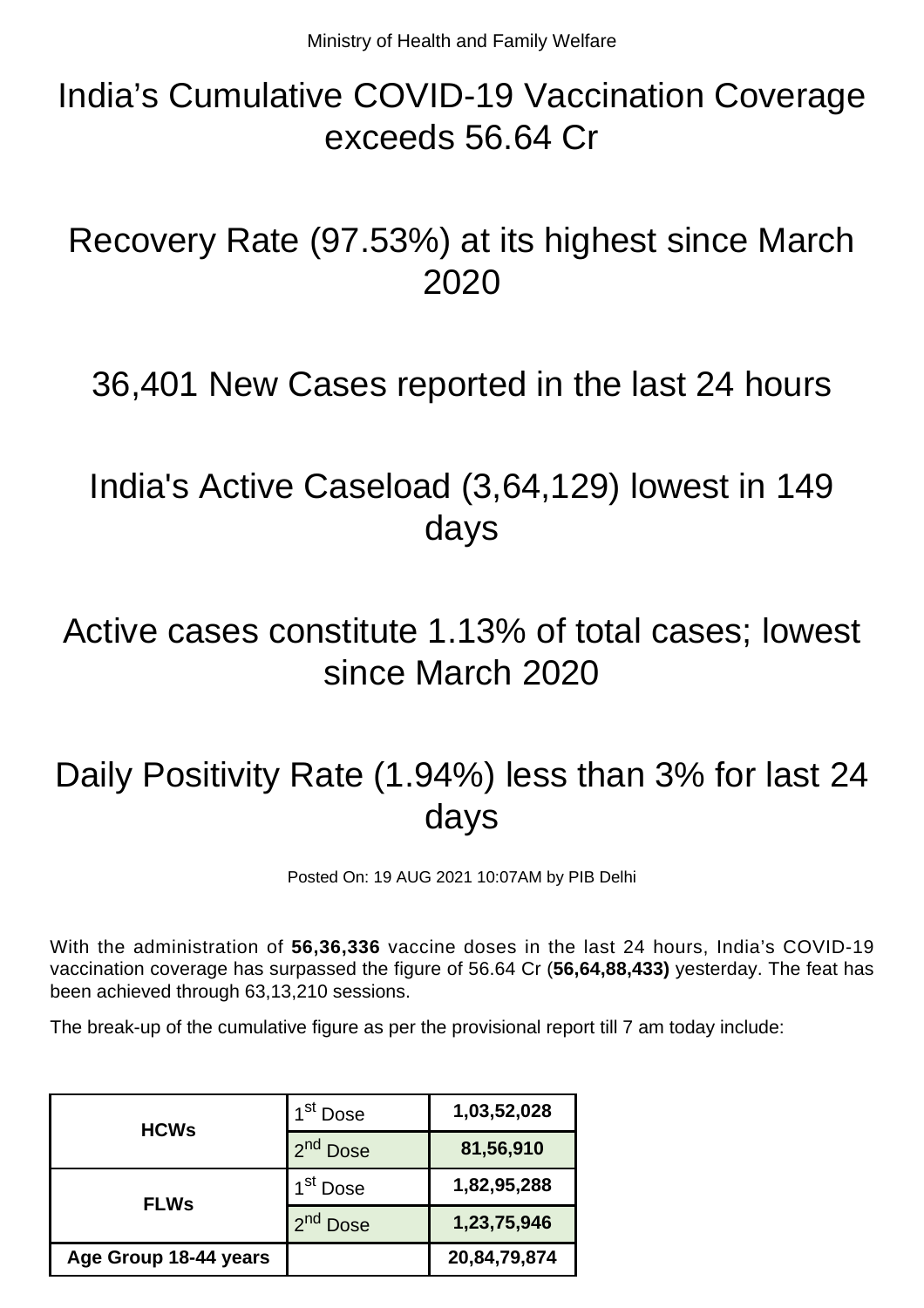|                       | 1 <sup>st</sup> Dose    |                |
|-----------------------|-------------------------|----------------|
|                       | 2 <sup>nd</sup> Dose    | 1,73,21,864    |
| Age Group 45-59 years | 1 <sup>st</sup> Dose    | 12,05,14,789   |
|                       | 2 <sup>nd</sup> Dose    | 4,73,45,647    |
| Over 60 years         | 1 <sup>st</sup> Dose    | 8,24,60,190    |
|                       | $2^{nd}$<br><b>Dose</b> | 4, 11, 85, 897 |
| Total                 |                         | 56,64,88,433   |

The Union Government is committed to accelerating the pace and expanding the scope of COVID-19 vaccination throughout the country.

The recovery of **39,157** patients in the last 24 hours has increased the cumulative tally of recovered patients (since the beginning of the pandemic) to **3,15,25,080.**



Consequently, India's recovery rate stands at **97.53%**, the highest since March 2020.

Sustained and collaborative efforts by the Centre and the States/UTs continue the trend of less than 50,000 Daily New Cases that is being reported for fifty-three consecutive days now.

Just 36,401 new cases were reported in the last 24 hours.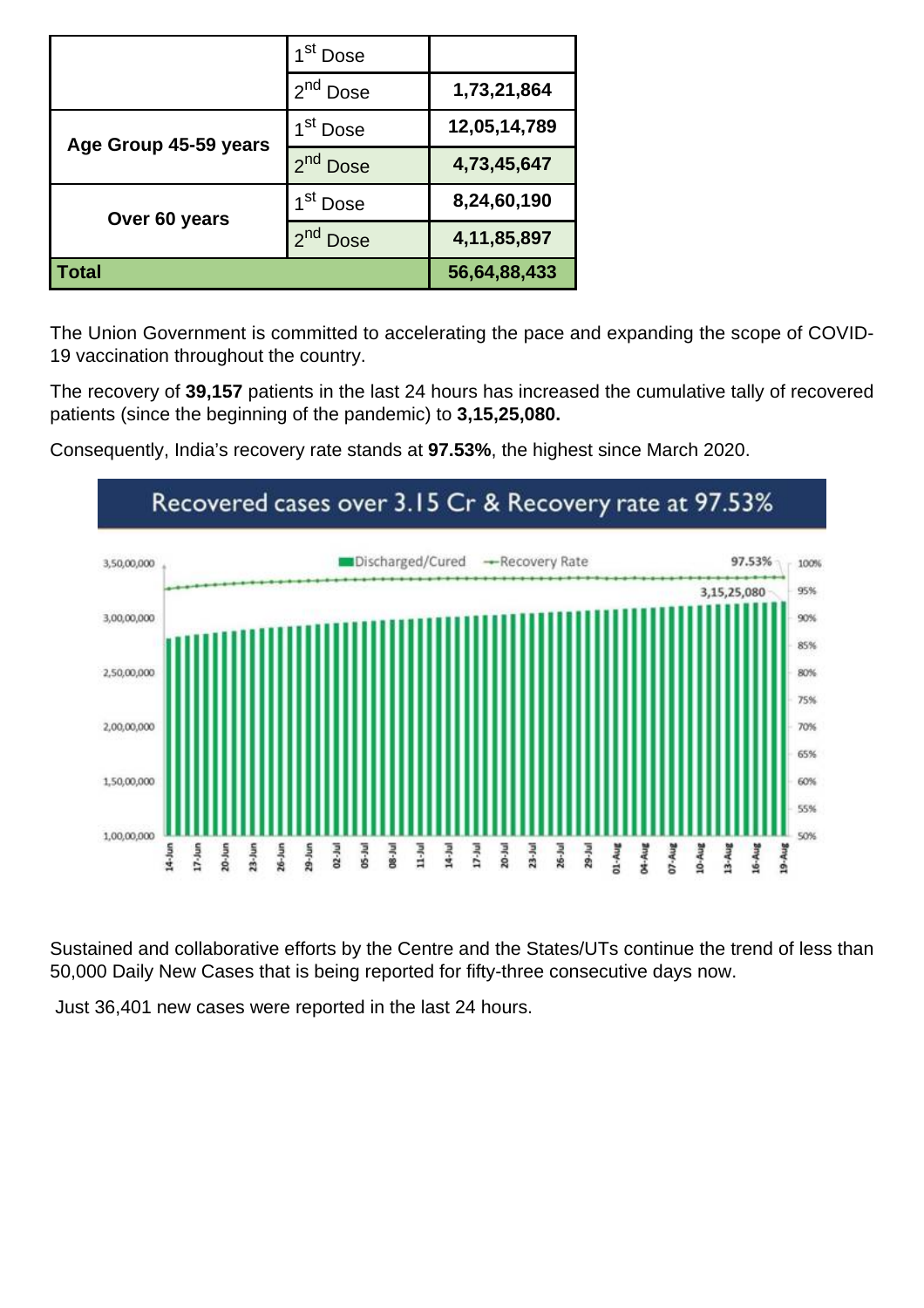#### 36k Daily New Cases reported in last 24 hrs



High recoveries and a low number of new cases have subsided the Active Caseload to **3,64,129** which is at its lowest in 149 days**.** Active cases presently form only **1.13%** of the country's total Positive Cases which is the lowest since March 2020.



The testing capacity across the country continues to be expanded. The last 24 hours saw a total of 18,73,757 tests being conducted. India has so far conducted over **50.03 Cr** (**50,03,00,840**) cumulative tests.

While testing capacity has been enhanced across the country, **Weekly Positivity Rate at 1.95% remains less than 3% for the last 55 days now.** The **Daily Positivity rate also stands at 1.94%.** The daily Positivity rate has remained below 3% for the last 24 days and below 5% for 73 consecutive days now.